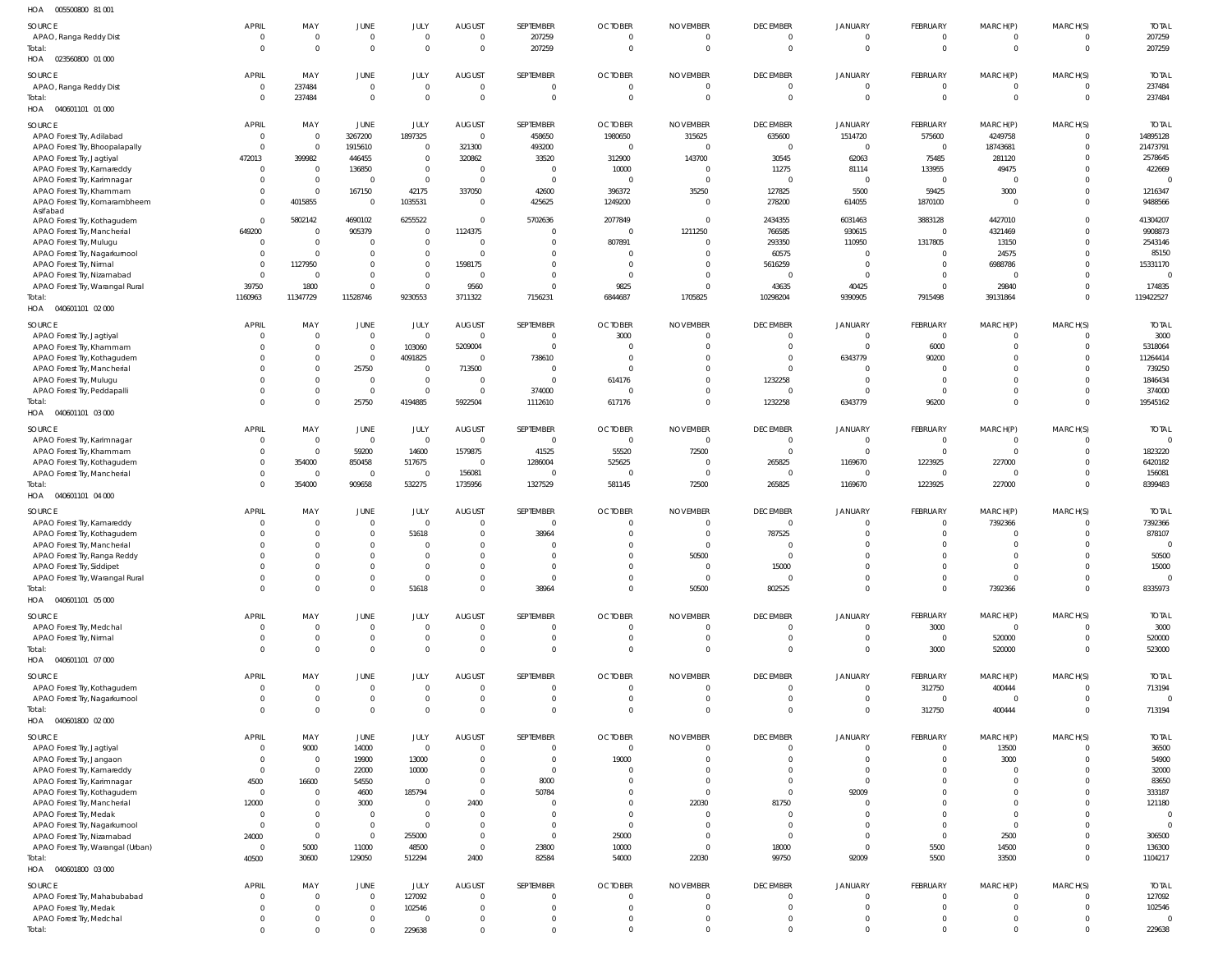040601800 04 001 HOA

| SOURCE                                                           | <b>APRIL</b>             | MAY                      | JUNE                          | JULY                             | <b>AUGUST</b>                 | SEPTEMBER            | <b>OCTOBER</b>     | <b>NOVEMBER</b>            | <b>DECEMBER</b>     | <b>JANUARY</b>                   | FEBRUARY                  | MARCH(P)               | MARCH(S)                 | <b>TOTAL</b>        |
|------------------------------------------------------------------|--------------------------|--------------------------|-------------------------------|----------------------------------|-------------------------------|----------------------|--------------------|----------------------------|---------------------|----------------------------------|---------------------------|------------------------|--------------------------|---------------------|
| APAO Forest Try, Adilabad                                        | $\mathbf 0$              | $\mathbf 0$              | 383249                        | 129710                           | $\overline{0}$                | 106188               | $\mathbf 0$        | 176257                     | 363705              | 384518                           | 278782                    | 679951                 | $\Omega$                 | 2502360             |
| APAO Forest Try, Bhoopalapally                                   | $\mathbf 0$              | $\overline{0}$           | 1374509                       | $\overline{0}$                   | 445568                        | 854539               | $\Omega$           | $\circ$                    | $\overline{0}$      | $\overline{0}$                   | $\overline{0}$            | 2615962                | $\Omega$                 | 5290578             |
| APAO Forest Try, Hyderabad                                       | $\mathbf 0$<br>220314    | 111400<br>443069         | $\overline{0}$<br>444392      | 622488<br>$\overline{0}$         | $\overline{0}$<br>531873      | $\Omega$<br>403182   | 650006<br>236386   | $\sqrt{ }$<br>326372       | $\Omega$<br>274040  | $\Omega$<br>239761               | $\Omega$<br>292072        | 1414007<br>807784      | $\Omega$<br>$\Omega$     | 2797901<br>4219245  |
| APAO Forest Try, Jagtiyal<br>APAO Forest Try, Jangaon            | $\overline{0}$           | 112714                   | 164683                        | 94928                            | 131848                        | 49592                | 45367              | $\overline{0}$             | 42664               | 89010                            | 138859                    | 191462                 | <sup>0</sup>             | 1061127             |
| APAO Forest Try, Kamareddy                                       | $\Omega$                 | $\overline{0}$           | 904929                        | 197853                           | $\overline{0}$                | 549576               | 217990             | 541323                     | 418221              | 991612                           | 535483                    | 1457571                | $\Omega$                 | 5814558             |
| APAO Forest Try, Karimnagar                                      | 372458                   | 335739                   | 309301                        | $\overline{0}$                   | 555794                        | 261840               | 210797             | $\Omega$                   | 734294              | 274801                           | $\overline{0}$            | 690408                 | <sup>0</sup>             | 3745432             |
| APAO Forest Try, Khammam                                         | $\mathbf 0$              | 130108                   | 164885                        | 578551                           | 610090                        | 113260               | 84258              | 449460                     | 722014              | 500112                           | 1235237                   | 562865                 | $\Omega$                 | 5150840             |
| APAO Forest Try, Komarambheem<br>Asifabad                        | $\Omega$                 | 349379                   | 245418                        | 256594                           | $\overline{0}$                | 231790               | 286412             | $\overline{0}$             | 170539              | 360000                           | 1027073                   | 267353                 | $\Omega$                 | 3194558             |
| APAO Forest Try, Kothagudem                                      | $\Omega$                 | 380808                   | 722813                        | 2349903                          | $\overline{0}$                | 1868445              | 1113350            | $\overline{0}$             | 17461               | 1455472                          | 1183013                   | 1287672                | $\Omega$                 | 10378937            |
| APAO Forest Try, Mahaboobnagar                                   | $\mathbf 0$              | $\overline{0}$           | 580016                        | 338210                           | $\overline{0}$                | 245474               | 152702             | $\circ$                    | $\overline{0}$      | $\overline{0}$                   | 472172                    | 749304                 | $\Omega$                 | 2537878             |
| APAO Forest Try, Mahabubabad                                     | $\Omega$                 | $\overline{0}$           | 793578                        | 676286                           | 247891                        | 187724               | $\Omega$           | $\overline{0}$             | $\overline{0}$      | 1231382                          | $\overline{0}$            | 1688623                | $\Omega$                 | 4825484             |
| APAO Forest Try, Mancherial                                      | 154000                   | $\overline{0}$           | 472249                        | $\overline{0}$<br>$\overline{0}$ | 861486                        |                      | $\Omega$           | 775093                     | 627681              | 209281                           | $\Omega$                  | 1592841                | <sup>0</sup><br>$\Omega$ | 4692631             |
| APAO Forest Try, Medak<br>APAO Forest Try, Medchal               | 229904<br>$\overline{0}$ | 86626<br>186180          | $\overline{0}$<br>361390      | $\overline{0}$                   | $\overline{0}$<br>635920      | $\Omega$<br>$\Omega$ | $\Omega$<br>471043 | 11438827<br>553784         | 106456<br>503710    | $\overline{0}$<br>649920         | 3021876<br>833250         | 294926<br>38042        | <sup>0</sup>             | 15178615<br>4233239 |
| APAO Forest Try, Mulugu                                          | $\Omega$                 | $\overline{0}$           | $\overline{0}$                | $\Omega$                         | $\overline{0}$                | $\Omega$             | 1289249            | $\circ$                    | 3470893             | 135557                           | 1158900                   | 614086                 | $\Omega$                 | 6668685             |
| APAO Forest Try, Nagarkurnool                                    | 195558                   | 99000                    | 173266                        | 140674                           | 169800                        | $\Omega$             | 156262             | $\circ$                    | 93836               | 245539                           | $\overline{0}$            | 498706                 | <sup>0</sup>             | 1772641             |
| APAO Forest Try, Nalgonda                                        | $\Omega$                 | $\overline{0}$           | $\overline{0}$                | 257769                           | $\overline{0}$                |                      | $\mathsf{C}$       | $\Omega$                   | $\overline{0}$      | 1221808                          | 287209                    | 366010                 | $\Omega$                 | 2132796             |
| APAO Forest Try, Narayanpet                                      | $\mathbf 0$              | $\overline{0}$           | $\mathbb O$                   | $\overline{0}$                   | $\overline{0}$                | $\Omega$             | -C                 | $\overline{0}$             | $\Omega$            | 40000                            | 216516                    | 115000                 | <sup>0</sup>             | 371516              |
| APAO Forest Try, Nirmal                                          | $\Omega$                 | 640187<br>$\overline{0}$ | 2121096                       | $\overline{0}$                   | 538481<br>$\overline{0}$      | $\Omega$<br>$\Omega$ | - 0                | $\mathbf 0$                | 1620084<br>$\Omega$ | $\overline{0}$<br>$\overline{0}$ | $\overline{0}$            | 1578721                | $\Omega$<br><sup>0</sup> | 6498569             |
| APAO Forest Try, Nizamabad<br>APAO Forest Try, Peddapalli        | 467509<br>$\Omega$       | 282587                   | $\mathbf 0$<br>39064          | 2019995<br>3500                  | 20600                         | 99089                | 557231<br>3000     | $\overline{0}$<br>$\Omega$ | 49436               | 44160                            | 1901767<br>$\overline{0}$ | 1260732<br>23000       | $\Omega$                 | 6207234<br>564436   |
| APAO Forest Try, Ranga Reddy                                     | $\mathbf{0}$             | $\overline{0}$           | 328500                        | 86900                            | $\overline{0}$                | 348445               | - 0                | 726620                     | 847132              | 549170                           | 238030                    | 662643                 | <sup>0</sup>             | 3787440             |
| APAO Forest Try, Sangareddy                                      | $\Omega$                 | $\overline{0}$           | 126794                        | 20930                            | 28890                         | 30050                | $\mathsf{C}$       | $\overline{0}$             | 231105              | $\overline{0}$                   | $\overline{0}$            | 324293                 | $\Omega$                 | 762062              |
| APAO Forest Try, Siddipet                                        | $\Omega$                 | 99845                    | $\mathbf 0$                   | 777281                           | 28500                         | 88125                | 41093              | $\Omega$                   | 334295              | 108254                           | 170919                    | 40345                  | $\Omega$                 | 1688657             |
| APAO Forest Try, Suryapet                                        | 102403                   | 43010                    | $\mathbb O$                   | 231080                           | 771658                        | $\Omega$             | 768191             | $\Omega$                   | 185885              | 162954                           | 80250                     | 306710                 | $\Omega$                 | 2652141             |
| APAO Forest Try, Vikarabad                                       | $\overline{0}$           | 375030                   | $\mathbf 0$                   | 183264                           | 370418                        | 62712                | 151640             | $\overline{0}$             | 290747              | $\overline{0}$                   | 360411                    | 483668                 | <sup>0</sup><br>$\Omega$ | 2277890             |
| APAO Forest Try, Wanaparthy<br>APAO Forest Try, Warangal (Urban) | 13000<br>$\overline{0}$  | $\overline{0}$<br>310451 | 7150<br>197000                | 20060<br>243600                  | $\overline{0}$<br>$\mathbf 0$ | 23800<br>787303      | 33200<br>1036842   | 139792<br>$\circ$          | 367115<br>676655    | 45540<br>$\overline{0}$          | 8474<br>674773            | 216310<br>786108       | <sup>0</sup>             | 874441<br>4712732   |
| APAO Forest Try, Warangal Rural                                  | 108500                   | 142602                   | $\mathbf 0$                   | 212952                           | 65100                         | 59325                | 236099             | $\circ$                    | 330374              | 125658                           | $\overline{0}$            | 195692                 | $\Omega$                 | 1476302             |
| APAO Forest Try, Yadadri                                         | $\overline{0}$           | $\overline{0}$           | $\mathbb O$                   | 3033809                          | $\overline{0}$                | $\Omega$             | 483743             | $\overline{0}$             | 796471              | 379352                           | 230853                    | 298217                 | $\Omega$                 | 5222445             |
| Total:                                                           | 1863646                  | 4128735                  | 9914282                       | 12476337                         | 6013917                       | 6370459              | 8224861            | 15127528                   | 13274813            | 9443861                          | 14345919                  | 22109012               | $\Omega$                 | 123293370           |
| HOA  040601800  04 800                                           |                          |                          |                               |                                  |                               |                      |                    |                            |                     |                                  |                           |                        |                          |                     |
| SOURCE                                                           | <b>APRIL</b>             | MAY                      | <b>JUNE</b>                   | JULY                             | <b>AUGUST</b>                 | SEPTEMBER            | <b>OCTOBER</b>     | <b>NOVEMBER</b>            | <b>DECEMBER</b>     | <b>JANUARY</b>                   | FEBRUARY                  | MARCH(P)               | MARCH(S)                 | <b>TOTAL</b>        |
| APAO Forest Try, Hyderabad                                       | $\Omega$                 | $\overline{0}$           | $\mathbf 0$                   | 15350                            | $\overline{0}$                | $\Omega$             | 490620             | $\overline{0}$             | $\overline{0}$      | $\Omega$                         | $\Omega$                  | 69025                  | $\Omega$                 | 574995              |
| APAO Forest Try, Karimnagar                                      | $\Omega$                 | $\overline{0}$           | $\mathbf 0$                   | $\Omega$                         | $\overline{0}$                | $\Omega$             | $\Omega$           | $\overline{0}$             | $\Omega$            | $\overline{0}$                   | $\Omega$                  | $\overline{0}$         | $\Omega$                 | $\Omega$            |
| APAO Forest Try, Medchal<br>APAO Forest Try, Nagarkurnool        | $\Omega$<br>9350         | 1300<br>670              | 3900<br>5120                  | $\overline{0}$<br>$\Omega$       | 6100<br>$\Omega$              | $\Omega$<br>$\Omega$ | 800<br>4450        | 3600<br>$\Omega$           | 800<br>3620         | 3700<br>3530                     | 8100<br>$\Omega$          | $\overline{0}$<br>2210 | $\Omega$<br>$\Omega$     | 28300<br>28950      |
| APAO Forest Try, Nalgonda                                        |                          | $\overline{0}$           | $\Omega$                      | $\Omega$                         | $\Omega$                      |                      |                    | $\Omega$                   | $\Omega$            | 6000                             | 1800                      | 500                    | $\Omega$                 | 8300                |
| APAO Forest Try, Narayanpet                                      |                          | $\Omega$                 | $\mathbf 0$                   | $\Omega$                         | $\Omega$                      |                      |                    | $\Omega$                   | $\Omega$            | 5140                             | $\Omega$                  | $\Omega$               | $\Omega$                 | 5140                |
| APAO Forest Try, Ranga Reddy                                     |                          | $\Omega$                 | $\mathbf{0}$                  | $\Omega$                         | $\mathbf 0$                   |                      |                    | $\mathbf 0$                | 20850               | $\overline{0}$                   | $\Omega$                  | $\overline{0}$         | $\Omega$                 | 20850               |
| APAO Forest Try, Sangareddy                                      |                          | $\Omega$                 | 1950                          | 300                              | $\overline{0}$                |                      | $\Omega$           | $\mathbf 0$                | 1250                | $\Omega$                         | $\Omega$                  | 50                     | $\Omega$                 | 3550                |
| APAO Forest Try, Suryapet                                        |                          | $\Omega$<br>$\Omega$     | $\mathbf 0$                   | 500                              | 500                           |                      | $\Omega$           | $\mathbf 0$                | $\Omega$            | $\overline{0}$                   | 500                       | $\Omega$               | $\Omega$                 | 1500                |
| APAO Forest Try, Wanaparthy<br>APAO Forest Try, Yadadri          | 500<br>$\Omega$          | $\Omega$                 | $\mathbf 0$<br>$\mathbf 0$    | 1500<br>$\Omega$                 | $\overline{0}$<br>$\mathbf 0$ |                      | 1000<br>500        | 500<br>$\Omega$            | 2000<br>$\Omega$    | 2000<br>500                      | 1500<br>1000              | $\Omega$<br>$\Omega$   | <sup>0</sup><br>$\Omega$ | 9000<br>2000        |
| Total:                                                           | 9850                     | 1970                     | 10970                         | 17650                            | 6600                          | $\Omega$             | 497370             | 4100                       | 28520               | 20870                            | 12900                     | 71785                  | $\Omega$                 | 682585              |
| HOA  040601800  80 000                                           |                          |                          |                               |                                  |                               |                      |                    |                            |                     |                                  |                           |                        |                          |                     |
| SOURCE                                                           | APRIL                    | MAY                      | JUNE                          | JULY                             | <b>AUGUST</b>                 | SEPTEMBER            | <b>OCTOBER</b>     | <b>NOVEMBER</b>            | <b>DECEMBER</b>     | <b>JANUARY</b>                   | FEBRUARY                  | MARCH(P)               | MARCH(S)                 | <b>TOTAL</b>        |
| APAO Forest Try, Nirmal                                          | $\mathbf 0$              | $\overline{0}$           | $\mathbf 0$                   | $\overline{0}$                   | $\mathbf 0$                   | - 0                  | $\mathbf{0}$       | $\circ$                    | $\overline{0}$      | $\overline{0}$                   | $\overline{0}$            | 362000                 | $\overline{0}$           | 362000              |
| Total:                                                           | $\Omega$                 | $\mathbf 0$              | $\mathbf 0$                   | $\Omega$                         | $\overline{0}$                | $\Omega$             | $\Omega$           | $\Omega$                   | $\overline{0}$      | $\overline{0}$                   | $\Omega$                  | 362000                 | $\overline{0}$           | 362000              |
| HOA  040601800  81 001                                           |                          |                          |                               |                                  |                               |                      |                    |                            |                     |                                  |                           |                        |                          |                     |
| SOURCE                                                           | <b>APRIL</b>             | MAY                      | <b>JUNE</b>                   | JULY                             | <b>AUGUST</b>                 | SEPTEMBER            | <b>OCTOBER</b>     | <b>NOVEMBER</b>            | <b>DECEMBER</b>     | <b>JANUARY</b>                   | FEBRUARY                  | MARCH(P)               | MARCH(S)                 | <b>TOTAL</b>        |
| APAO Forest Try, Adilabad                                        | $\mathbf 0$              | $\overline{0}$           | 8150                          | 49410                            | $\overline{0}$                | 2700                 | 3050               | 142076                     | 2400                | 4800                             | 32875                     | 250214                 | $\Omega$                 | 495675              |
| APAO Forest Try, Bhoopalapally                                   | $\mathbf 0$              | $\overline{0}$           | 219330                        | $\Omega$                         | 4500                          | 6400                 | $\mathbf 0$        | $\Omega$                   | $\overline{0}$      | $\overline{0}$                   | $\Omega$                  | 134791                 | $\Omega$<br>$\Omega$     | 365021              |
| APAO Forest Try, Hyderabad<br>APAO Forest Try, Jagtiyal          | 19150                    | 5850<br>97360            | $\Omega$<br>31330             | 185554446<br>$\Omega$            | $\overline{0}$<br>10130       | 26806                | 25050<br>21874     | $\circ$<br>54980           | $\Omega$<br>5170    | $\Omega$<br>26940                | $\Omega$<br>84171         | 34000<br>88170         | $\Omega$                 | 185619346<br>466081 |
| APAO Forest Try, Jangaon                                         | $\mathbf 0$              | 4000                     | 1100                          | 1100                             | 560                           | 100                  | 200                | $\overline{0}$             | 1300                | $\Omega$                         | 43700                     | 1300                   | <sup>0</sup>             | 53360               |
| APAO Forest Try, Kamareddy                                       | $\mathbf 0$              | $\overline{0}$           | 34500                         | 11860                            | $\overline{0}$                | 9020                 | $\overline{0}$     | 5270                       | 5020                | 15110                            | 29410                     | 48500                  |                          | 158690              |
| APAO Forest Try, Karimnagar                                      | 7300                     | 39961                    | 113765                        | $\Omega$                         | 37280                         | 8435                 | 11100              | $\circ$                    | 19050               | 17500                            | $\Omega$                  | 109570                 | <sup>0</sup>             | 363961              |
| APAO Forest Try, Khammam                                         | $\mathbf 0$              | 41640                    | 16700                         | 28350                            | 11550                         | 23935                | 5150               | 27250                      | 9870                | 47714                            | 353360                    | 10300                  | $\Omega$                 | 575819              |
| APAO Forest Try, Komarambheem<br>Asifabad                        | $\Omega$                 | 22150                    | 27620                         | 106725                           | $\overline{0}$                | 264955               | 106155             | $\mathbf 0$                | 1150                | 500                              | 73985                     | 600                    | $\Omega$                 | 603840              |
| APAO Forest Try, Kothagudem                                      |                          | 8250                     | 168082                        | 19447                            | $\overline{0}$                | 20475                | 6375               | $\circ$                    | $\overline{0}$      | 111504                           | 14850                     | 35785                  |                          | 384768              |
| APAO Forest Try, Mahaboobnagar                                   | $\Omega$                 | $\overline{0}$           | 56030                         | 25480                            | $\overline{0}$                | 5930                 | 41790              | $\Omega$                   | $\Omega$            | $\Omega$                         | 104790                    | 36980                  | $\Omega$                 | 271000              |
| APAO Forest Try, Mahabubabad                                     | $\Omega$                 | $\overline{0}$           | 44700                         | 100                              | 100                           | 2100                 | $\Omega$           | $\Omega$                   | $\overline{0}$      | 14300                            | $\Omega$                  | 56600                  |                          | 117900              |
| APAO Forest Try, Mancherial                                      | 4182516                  | $\Omega$                 | 6607498<br>$\overline{0}$     | $\Omega$                         | 6213177<br>$\overline{0}$     | $\Omega$             | $\Omega$           | 5078260                    | 2784760             | 2432280<br>$\overline{0}$        | $\Omega$                  | 11342097               |                          | 38640588<br>1269763 |
| APAO Forest Try, Medak<br>APAO Forest Try, Medchal               | 721876<br>$\mathbf 0$    | 27065<br>24600           | 10000                         | 30140<br>$\Omega$                | 20100                         | $\Omega$             | 9000               | 128255<br>27750            | 4935<br>6000        | 5500                             | 349442<br>51050           | 8050<br>174800         |                          | 328800              |
| APAO Forest Try, Mulugu                                          | $\Omega$                 | $\overline{0}$           | $\mathbf 0$                   | $\overline{0}$                   | $\overline{0}$                |                      | 1790               | $\circ$                    | 1200                | $\overline{0}$                   | 3000                      | $\overline{0}$         |                          | 5990                |
| APAO Forest Try, Nagarkurnool                                    | 7500                     | 3000                     | 5000                          | 1620                             | 630                           |                      | $\Omega$           | $\overline{0}$             | 8300                | 35600                            | $\Omega$                  | 11500                  |                          | 73150               |
| APAO Forest Try, Nalgonda                                        | $\Omega$                 | $\Omega$                 | $\mathbf 0$                   | 5460                             | $\overline{0}$                |                      |                    | $\Omega$                   | $\Omega$            | 23560                            | 70590                     | 58760                  |                          | 158370              |
| APAO Forest Try, Narayanpet                                      | $\Omega$                 | $\overline{0}$           | $\mathbf 0$                   | $\Omega$                         | $\overline{0}$                |                      | $\Omega$           | $\Omega$                   | $\Omega$            | $\Omega$                         | 46220                     | 3700                   |                          | 49920               |
| APAO Forest Try, Nirmal                                          | $\Omega$                 | 48820                    | 169200                        | $\Omega$                         | 17100                         |                      | $\Omega$           | $\Omega$                   | 27360               | $\overline{0}$                   | $\Omega$                  | 158850                 |                          | 421330              |
| APAO Forest Try, Nizamabad<br>APAO Forest Try, Peddapalli        | 8970<br>$\mathbf{0}$     | $\Omega$<br>778543       | $\overline{0}$<br>$\mathbf 0$ | 56074<br>243736                  | $\overline{0}$<br>228973      | $\Omega$<br>5500     | 134510<br>79267    | $\Omega$<br>$\Omega$       | $\Omega$<br>578447  | $\Omega$<br>$\overline{0}$       | 198860<br>486920          | 69010<br>180957        |                          | 467424<br>2582343   |
| APAO Forest Try, Ranga Reddy                                     | $\Omega$                 | $\overline{0}$           | 149830                        | 3100                             | $\overline{0}$                | 23650                | - 0                | 248834                     | 12350               | 96750                            | 54100                     | 172725                 |                          | 761339              |
| APAO Forest Try, Sangareddy                                      | $\Omega$                 | $\overline{0}$           | 24750                         | $\Omega$                         | 16500                         | 13000                | $\Omega$           | $\overline{0}$             | 16400               | $\overline{0}$                   | $\Omega$                  | 61300                  |                          | 131950              |
| APAO Forest Try, Siddipet                                        | $\Omega$                 | 3700                     | $\mathbf 0$                   | 81475                            | 1750                          | 3675                 | 23575              | $\Omega$                   | 2250                | 127675                           | 529400                    | $\Omega$               |                          | 773500              |
| APAO Forest Try, Suryapet                                        | 1294942                  | 1037400                  | $\mathbf 0$                   | 739566                           | 1901872                       |                      | 1388173            | $\mathbf{0}$               | 631803              | 752475                           | 1194358                   | 1800676                |                          | 10741265            |
| APAO Forest Try, Vikarabad                                       | $\mathbf 0$              | 15350                    | $\mathbf 0$                   | 50650                            | 198900                        | 53040                | 26300              | $\mathbf{0}$               | 97786               | $\overline{0}$                   | 389730                    | 540372                 | $\Omega$                 | 1372128             |